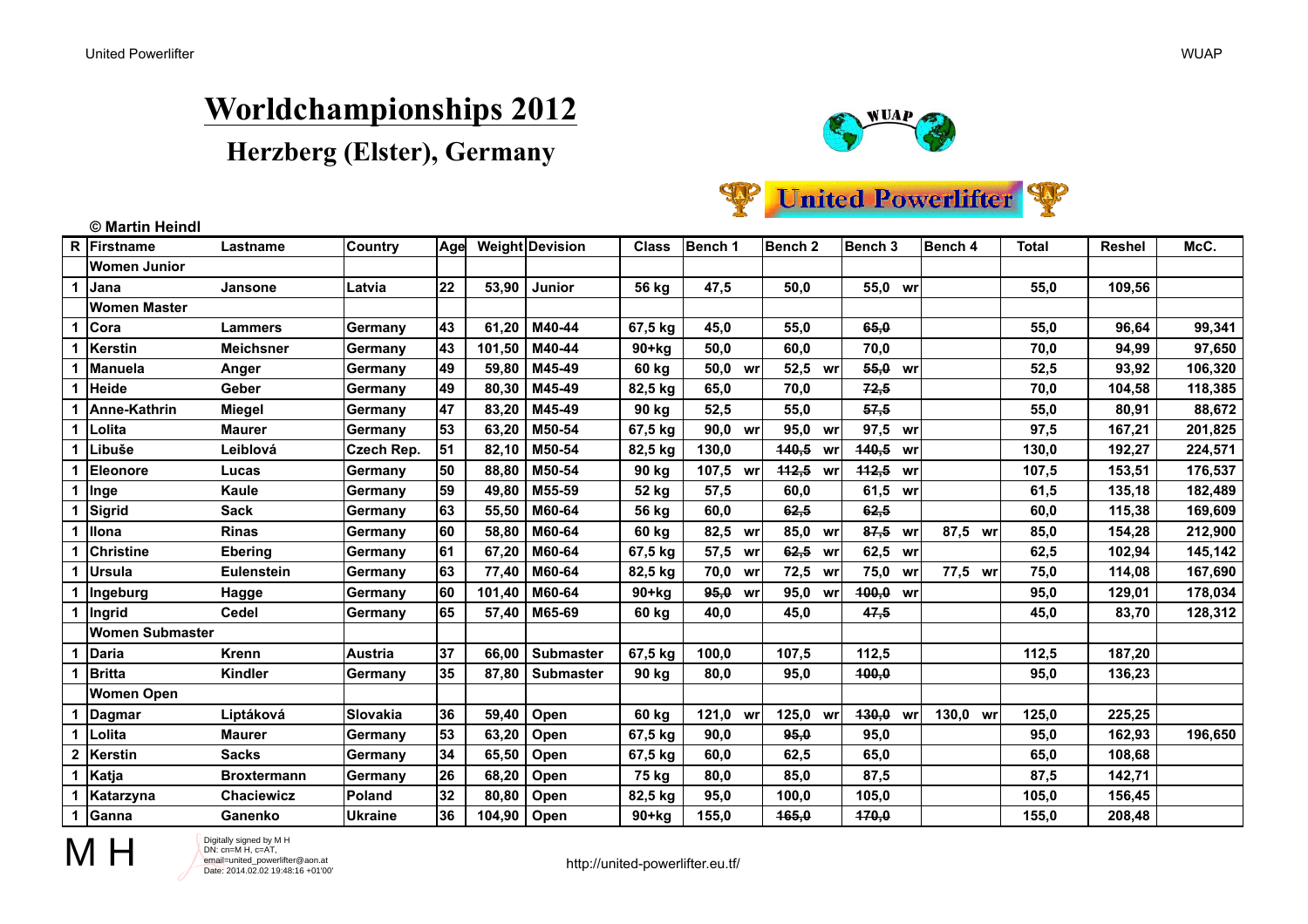# **Worldchampionships 2012**





|   | R Firstname   | Lastname          | <b>Country</b>  | Age |        | Weight Devision  | <b>Class</b> | Bench 1 | Bench <sub>2</sub> | Bench 3  | Bench 4 | <b>Total</b> | <b>Reshel</b> | McC. |
|---|---------------|-------------------|-----------------|-----|--------|------------------|--------------|---------|--------------------|----------|---------|--------------|---------------|------|
|   | Men Submaster |                   |                 |     |        |                  |              |         |                    |          |         |              |               |      |
|   | Marcin        | <b>Herok</b>      | Poland          | 37  | 71.90  | Submaster        | 75 kg        | 110,0   | 150,0              | 160,0    |         | 150,0        | 174,90        |      |
|   | Gatis         | <b>Biezais</b>    | Latvia          | 37  | 82,20  | <b>Submaster</b> | 82,5 kg      | 190,0   | 202,5              | 240,0    |         | 202,5        | 209,39        |      |
|   | 2 Krzystof    | <b>Traczyk</b>    | Poland          | 38  | 81,70  | <b>Submaster</b> | 82,5 kg      | 170,0   | 175,0              | 175,0    |         | 175,0        | 181,83        |      |
|   | Harald        | <b>Vielhaber</b>  | <b>Austria</b>  | 37  | 80,70  | <b>Submaster</b> | 82,5 kg      | 160,0   | 165,0              | 470,0    |         | 165,0        | 172,92        |      |
|   | Vladimír      | <b>Urban</b>      | Slovakia        | 39  | 86,40  | <b>Submaster</b> | 90 kg        | 250,0   | 260,0              | 265,5 wr |         | 265,5        | 264,44        |      |
|   | Daniel        | <b>Kaufmann</b>   | Germany         | 36  | 89,20  | <b>Submaster</b> | 90 kg        | 225,0   | 235,0              | 250,0    |         | 235,0        | 229,36        |      |
|   | ∣József       | Kovács            | <b>Hungary</b>  | 35  | 88,00  | <b>Submaster</b> | 90 kg        | 200,0   | 200,0              | 215,0    |         | 215,0        | 211,35        |      |
|   | <b>Maciej</b> | <b>Jaskiewicz</b> | <b>Poland</b>   | 35  | 89.10  | <b>Submaster</b> | 90 kg        | 205,0   | 210,0              | 215,0    |         | 210.0        | 204,96        |      |
| 5 | <b>IMario</b> | Auer              | Austria         | 39  | 89,50  | <b>Submaster</b> | 90 kg        | 160,0   | 175,0              | 490,0    |         | 175,0        | 170,10        |      |
|   | Arkadiusz     | <b>Herold</b>     | <b>Poland</b>   | 39  | 97.60  | <b>Submaster</b> | 100 kg       | 240,0   | 240,0              | 250,0    |         | 240,0        | 222,00        |      |
|   | Juliusz       | Zbierski          | Poland          | 38  | 94,20  | <b>Submaster</b> | 100 kg       | 210,0   | 220,0              | 220,0    |         | 220,0        | 207,24        |      |
|   | Mihails       | <b>Rekaikins</b>  | Latvia          | 36  | 95,80  | <b>Submaster</b> | 100 kg       | 135,0   | 170,0              | 175,0    |         | 170,0        | 158,61        |      |
|   | Sergii        | <b>Polutin</b>    | <b>Ukraine</b>  | 37  | 104.90 | <b>Submaster</b> | 110 kg       | 280,0   | 0,0                | 0,0      |         | 280,0        | 251.72        |      |
|   | Róbert        | Csetényi          | Hungary         | 35  | 103,30 | <b>Submaster</b> | 110 kg       | 210,0   | 220,0              | 225,0    |         | 220,0        | 198,88        |      |
|   | 3 Sebastian   | <b>Balner</b>     | Poland          | 39  | 100,70 | <b>Submaster</b> | 110 kg       | 200,0   | 220,0              | 220,0    |         | 200,0        | 182,60        |      |
|   | Adam          | Kozłowski         | <b>Poland</b>   | 39  | 110,10 | <b>Submaster</b> | 125 kg       | 242,5   | 262,5              | 265,0    |         | 265.0        | 234,53        |      |
|   | <b>Marek</b>  | Hlavá             | Czech Rep.      | 35  | 116,60 | <b>Submaster</b> | 125 kg       | 240,0   | 262,5              | 267,5    |         | 240,0        | 208,80        |      |
|   | János         | Kajdi             | Hungary         | 38  | 156,40 | <b>Submaster</b> | 140+kg       | 0,0     | 0,0                | 0,0      |         | 0,0          |               |      |
|   | Men Open      |                   |                 |     |        |                  |              |         |                    |          |         |              |               |      |
|   | <b>Sandro</b> | <b>Kreller</b>    | Germany         | 31  | 67,20  | Open             | 67,5 kg      | 165,0   | 470,0              | 172,5    |         | 172,5        | 214,94        |      |
|   | <b>Erik</b>   | <b>Bačinský</b>   | <b>Slovakia</b> | 34  | 73,70  | Open             | 75 kg        | 210,0   | 225,0              | 235,5 wr |         | 235,5        | 268,23        |      |
| 2 | Steffen       | <b>Hackbart</b>   | Germany         | 28  | 75,00  | Open             | 75 kg        | 180,0   | 195,0              | 210,0    |         | 180,0        | 201,06        |      |
| 3 | Gordon        | <b>Pflaumer</b>   | Germany         | 27  | 74,50  | Open             | 75 kg        | 145,0   | 150,0              | 155,0    |         | 155,0        | 174,22        |      |
|   | 4 Dariusz     | <b>Szczęsny</b>   | Poland          | 29  |        | 71,60   Open     | 75 kg        | 130,0   | 445,0              | 445,0    |         | 130,0        | 152,10        |      |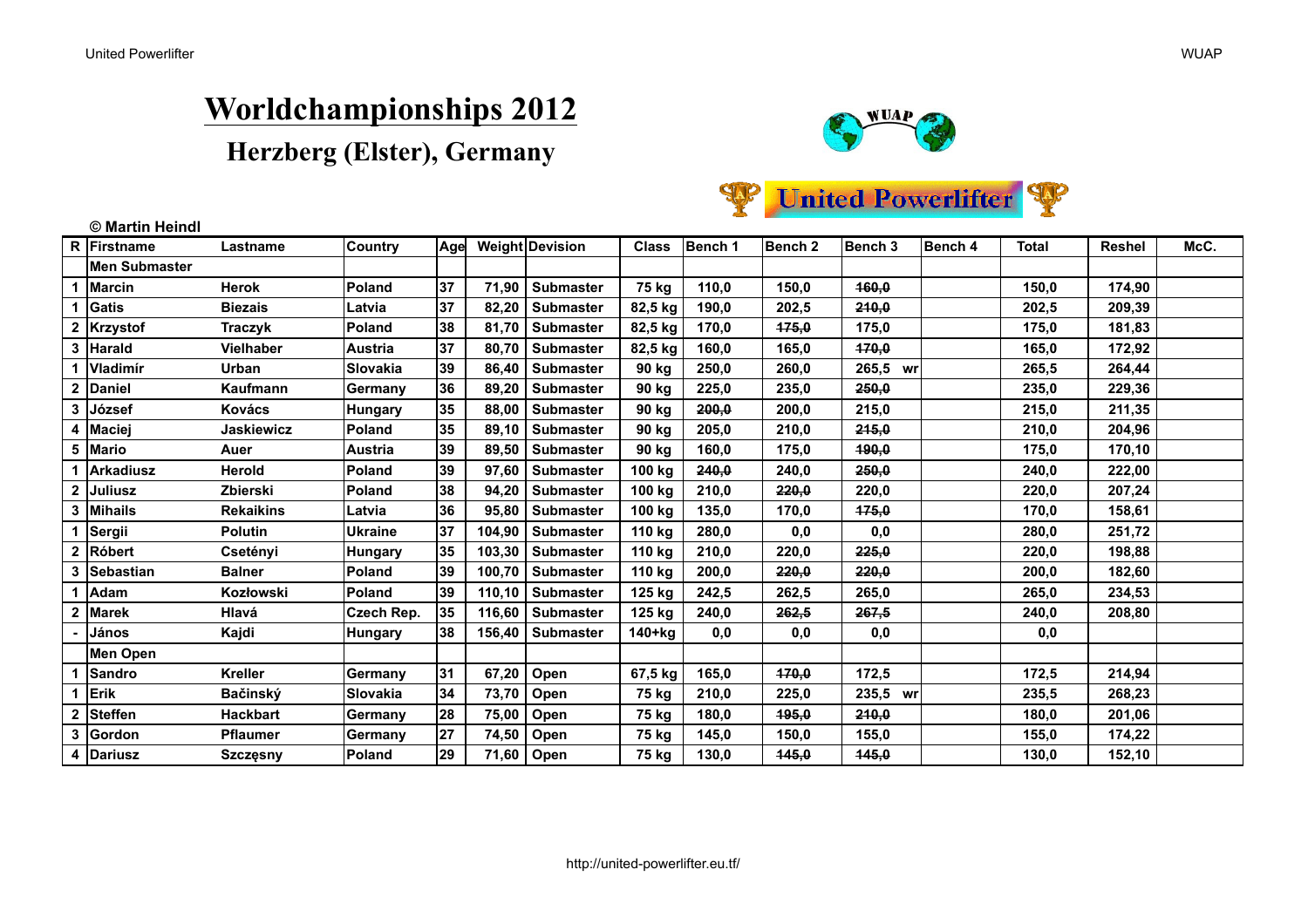# **Worldchampionships 2012**





|   | R Firstname       | Lastname         | Country         | Age |               | <b>Weight Devision</b> | <b>Class</b> | Bench 1      | Bench 2  | Bench 3    | Bench 4  | <b>Total</b> | Reshel | McC.    |
|---|-------------------|------------------|-----------------|-----|---------------|------------------------|--------------|--------------|----------|------------|----------|--------------|--------|---------|
|   | Sergiy            | <b>Naleikin</b>  | <b>Ukraine</b>  | 31  | 78,30         | Open                   | 82,5 kg      | 250,0        | 260,5 wr | 260,5 wr   |          | 250,0        | 268,75 |         |
|   | $2 \mid$ Ron      | Kronschwitz      | Germany         | 31  | 81,40         | Open                   | 82,5 kg      | 190,0        | 197,5    | 202,5      |          | 202,5        | 210,80 |         |
| 3 | <b>Ringo</b>      | <b>Riedel</b>    | Germany         | 29  | 82,40         | Open                   | 82,5 kg      | 180,0        | 195,0    | 202,5      |          | 202,5        | 208,78 |         |
|   | 4 Andrey Nikolaev | <b>Dyatiov</b>   | Ukraine         | 27  | 81,00         | Open                   | 82,5 kg      | <b>190,0</b> | 190,0    | 197,5      |          | 197,5        | 206,19 |         |
|   | 5 Thomas          | Winkelmann       | Germany         | 28  | 77,70         | Open                   | 82,5 kg      | 155,0        | 162,5    | 167,5      |          | 167,5        | 181,57 |         |
|   | Krzystof          | Zakrzewski       | <b>Poland</b>   | 34  | 89,50         | Open                   | 90 kg        | 245,0        | 252,5    | 265,0      |          | 265,0        | 257,58 |         |
|   | <b>Lukasz</b>     | Kozłowski        | <b>Poland</b>   | 27  | 88,40         | Open                   | 90 kg        | 250,0        | 255,0    | 262,5      |          | 255.0        | 250,16 |         |
| 3 | Roman             | <b>Marśálek</b>  | Czech Rep.      | 35  | 89,00         | Open                   | 90 kg        | 230,0        | 250,0    | 260,0      |          | 250,0        | 244,00 |         |
|   | 4  Martin         | <b>Kries</b>     | Germany         | 27  | 89,30         | Open                   | 90 kg        | 250,0        | 260,0    | 265,0      |          | 250,0        | 243,50 |         |
|   | 5 Dawid           | <b>Deptuch</b>   | Poland          | 25  | 89,90         | Open                   | 90 kg        | 220,0        | 232,5    | 240,0      |          | 240,0        | 232,80 |         |
|   | 6 Vratislav       | Tondr            | Czech Rep.      | 32  | 88,80         | Open                   | 90 kg        | 170,0        | 480,0    | 180,0      |          | 180,0        | 176.04 |         |
|   | Milan             | Gejdoš           | Slovakia        | 32  | 87,90         | Open                   | 90 kg        | 245,0        | 245,0    | 245,0      |          | 0,0          |        |         |
|   | <b>Piotr</b>      | <b>Herold</b>    | <b>Poland</b>   | 28  | 99,70         | Open                   | 100 kg       | 290.0        | 305,0    | 320,5 wr   |          | 305,0        | 279.69 |         |
|   | 2 Heiko           | <b>Fritsch</b>   | Germany         | 33  | 97,40         | Open                   | 100 kg       | 220,0        | 230,0    | 230,0      |          | 230,0        | 212.98 |         |
|   | 3   Maksims       | <b>Gordejevs</b> | Latvia          | 28  | 99,60         | Open                   | 100 kg       | 230,0        | 250,0    | 252,5      |          | 230,0        | 210,91 |         |
|   | 4  Dani           | <b>Oertig</b>    | <b>Swiss</b>    | 28  | 98,00         | Open                   | 100 kg       | 210,0        | 222,5    | 225,0      |          | 225,0        | 207,68 |         |
|   | Zoltán            | Csepregi         | Hungary         | 37  | 108,20        | Open                   | 110 kg       | 360,0 wr     | 370,0 wr | 420,0 wr   | 420,0 wr | 370,0        | 329,30 |         |
|   | <b>Marcus</b>     | Heuer            | Germany         | 20  | 103,60        | Open                   | 110 kg       | 270,0        | 277,5 wr | 300,0 wr   |          | 300,0        | 270,90 |         |
|   | 3 Krzysztof       | Celiński         | <b>Poland</b>   | 27  | 101,60        | Open                   | 110 kg       | 240,0        | 250,0    | 270,0      |          | 250,0        | 227,25 |         |
|   | 4 Alexander       | Horváth          | Slovakia        | 31  | 101,90        | Open                   | 110 kg       | 200,0        | 240,0    | 240,0      |          | 200,0        | 181,80 |         |
|   | Sergii            | <b>Polutin</b>   | Ukraine         | 37  | 104,90        | Open                   | 110 kg       | 0,0          | 0,0      | 0,0        |          | 0,0          |        |         |
|   | <b>Didier</b>     | <b>Michelon</b>  | France          | 48  | 113,30        | Open                   | 125 kg       | 317,5        | 332,5 wr | 337,5 wr   |          | 337,5        | 295,65 | 329,354 |
|   | Sándor            | <b>Vörös</b>     | Slovakia        | 36  | 122,60        | Open                   | 125 kg       | 300,0        | 325,0    | $335.0$ wr |          | 325,0        | 279,83 |         |
|   | 3 Ján             | <b>Siska</b>     | <b>Slovakia</b> | 32  | 118,10        | Open                   | 125 kg       | 202,5        | 212,5    | 222,5      |          | 222,5        | 192,91 |         |
|   | 4   Piotr         | Wojciechowski    | <b>Poland</b>   | 27  | 115,50        | Open                   | 125 kg       | 200,0        | 220,0    | 225,0      |          | 220,0        | 191,84 |         |
|   | 5   Marcin        | Wawrykow         | <b>Poland</b>   | 26  | 124,60   Open |                        | 125 kg       | 190,0        | 0,0      | 0,0        |          | 190,0        | 163,02 |         |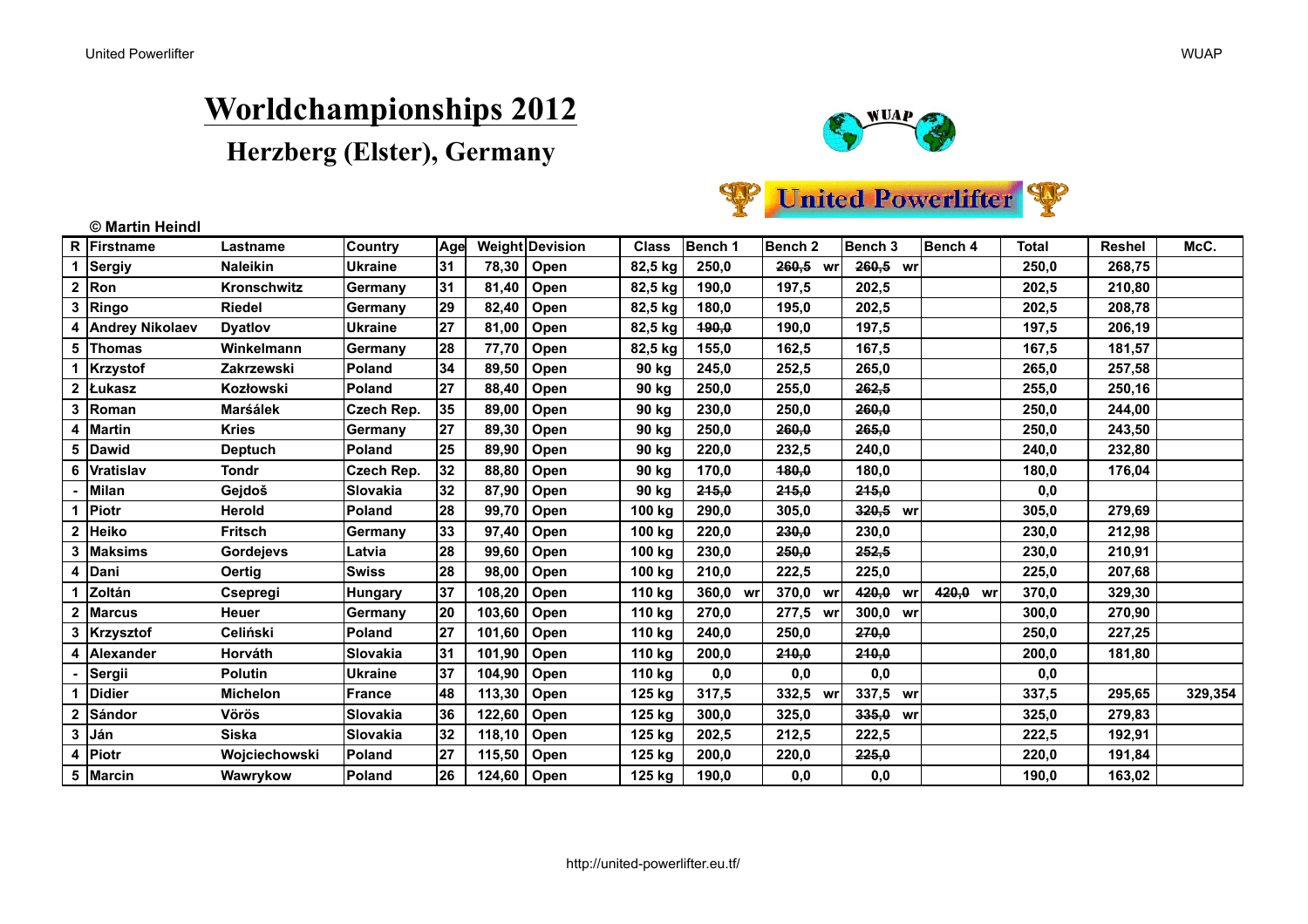### **Worldchampionships 2012**





|   | R Firstname         | Lastname           | <b>Country</b>   | Age |        | <b>Weight Devision</b> | <b>Class</b> | Bench 1  | Bench <sub>2</sub> | Bench 3      | Bench 4             | Total | Reshel | McC. |
|---|---------------------|--------------------|------------------|-----|--------|------------------------|--------------|----------|--------------------|--------------|---------------------|-------|--------|------|
|   | <b>Kai-Uwe</b>      | Göllnitz           | Germany          | 38  | 128,10 | Open                   | 140 kg       | 305,0    | 312,5              | 0,0          |                     | 305,0 | 260,47 |      |
|   | Peter               | Funtík             | <b>Slovakia</b>  | 33  | 126,70 | Open                   | 140 kg       | 260,0    | 270,0              | 285,0        |                     | 285,0 | 243,96 |      |
| 3 | Adam                | <b>Nalewajk</b>    | <b>Poland</b>    | 25  | 138,90 | Open                   | 140 kg       | 155,0    | 170,0              | <b>180.0</b> |                     | 170,0 | 143,14 |      |
|   | Jiří                | Havrda             | Czech Rep.       | 38  | 141,10 | Open                   | $140+kg$     | 300,0    | 305,0 wr           | 310.0 wr     |                     | 310.0 | 260,09 |      |
|   | Oleksii             | Lisogor            | Ukraine          | 26  | 153,90 | Open                   | 140+kg       | 270,0    | 280,0              | 290,0        |                     | 290,0 | 240,12 |      |
|   | 3 Tomasz            | Czapiewski         | <b>Poland</b>    | 34  | 142,20 | Open                   | 140+kg       | 180,0    | 270,0              | 290,0        |                     | 180,0 | 150,84 |      |
|   | <b>Men Teenager</b> |                    |                  |     |        |                        |              |          |                    |              |                     |       |        |      |
|   | Kamil               | Lipiński           | Poland           | 16  | 74.40  | T16-17                 | 75 ka        | 115.0    | 120,0              | 425,0        |                     | 120.0 | 135,36 |      |
|   | Jacek               | <b>Brodzik</b>     | Poland           | 19  | 66,30  | T18-19                 | 67,5 kg      | 145,0    | 152,5              | 458,0 wr     | <del>158,0</del> wr | 152,5 | 192,61 |      |
|   | <b>Vladislav</b>    | Trubin             | Russia           | 19  | 65.40  | T18-19                 | 67,5 kg      | 100.0    | 115,0              | 120.0        |                     | 120.0 | 154.08 |      |
|   | Michał              | <b>Kretosz</b>     | Poland           | 19  | 73,60  | T18-19                 | 75 kg        | 175,0    | 182,0 wr           | 195,0 wr     | 200,0 wr            | 195,0 | 222,11 |      |
|   | <b>Miroslav</b>     | Čaba               | <b>Slovakia</b>  | 19  | 81,60  | T18-19                 | 82,5 kg      | 180,0    | 190,0              | 200,0        |                     | 200,0 | 207,80 |      |
|   | 2 Mateusz           | Gajewicz           | <b>Poland</b>    | 19  | 81,60  | T18-19                 | 82,5 kg      | 175,0    | 185,0              | 197,5        |                     | 197,5 | 205,20 |      |
|   | Richárd             | <b>Buda</b>        | <b>Hungary</b>   | 19  | 99,90  | T18-19                 | 100 kg       | 265,0 WI | 275,0 wr           | 280,0 wr     | 290,0 wr            | 280,0 | 256,48 |      |
|   | Michal              | Liška              | <b>ISlovakia</b> | 19  | 101,30 | T18-19                 | 110 kg       | 220,0 wr | 235,0 wr           | 240.0 wr     |                     | 235,0 | 213.85 |      |
|   | Milan               | Mazáč              | <b>Slovakia</b>  | 18  | 111,50 | T18-19                 | 125 kg       | 170.0    | 180,0              | <b>185.0</b> |                     | 180.0 | 158.58 |      |
|   | <b>Men Junior</b>   |                    |                  |     |        |                        |              |          |                    |              |                     |       |        |      |
|   | <b>Stefan</b>       | <b>Muckenhuber</b> | <b>Austria</b>   | 20  | 65,80  | Junior                 | 67,5 kg      | 120,0    | 125,0              | 127,5        |                     | 125,0 | 159,13 |      |
|   | Martin              | <b>Neumann</b>     | Germany          | 20  | 70,80  | Junior                 | 75 kg        | 427,5    | 127,5              | 137,5        |                     | 137,5 | 162,53 |      |
|   | <b>Manuel</b>       | Wolf               | Germany          | 23  | 71.90  | <b>Junior</b>          | 75 kg        | 130.0    | 135,0              | 137.5        |                     | 135,0 | 157,41 |      |
|   | Christian           | <b>Alijew</b>      | <b>Germany</b>   | 20  | 81,00  | <b>Junior</b>          | 82,5 kg      | 160,0    | 170,0              | 185,0        |                     | 185,0 | 193,14 |      |
|   | 2 Sebastian         | <b>Pawlik</b>      | Poland           | 20  | 76,90  | Junior                 | 82,5 kg      | 140,0    | 150,0              | 155,0        |                     | 155,0 | 169,42 |      |
|   | Tomáš               | Bugáň              | <b>Slovakia</b>  | 22  | 89,10  | Junior                 | 90 kg        | 200,0    | 212,5              | 222,5        |                     | 222,5 | 217,16 |      |
|   | 2 Daniel            | <b>Eckert</b>      | Germany          | 23  | 86,30  | Junior                 | 90 kg        | 155,0    | 167,5              | 172,5        |                     | 172,5 | 171,81 |      |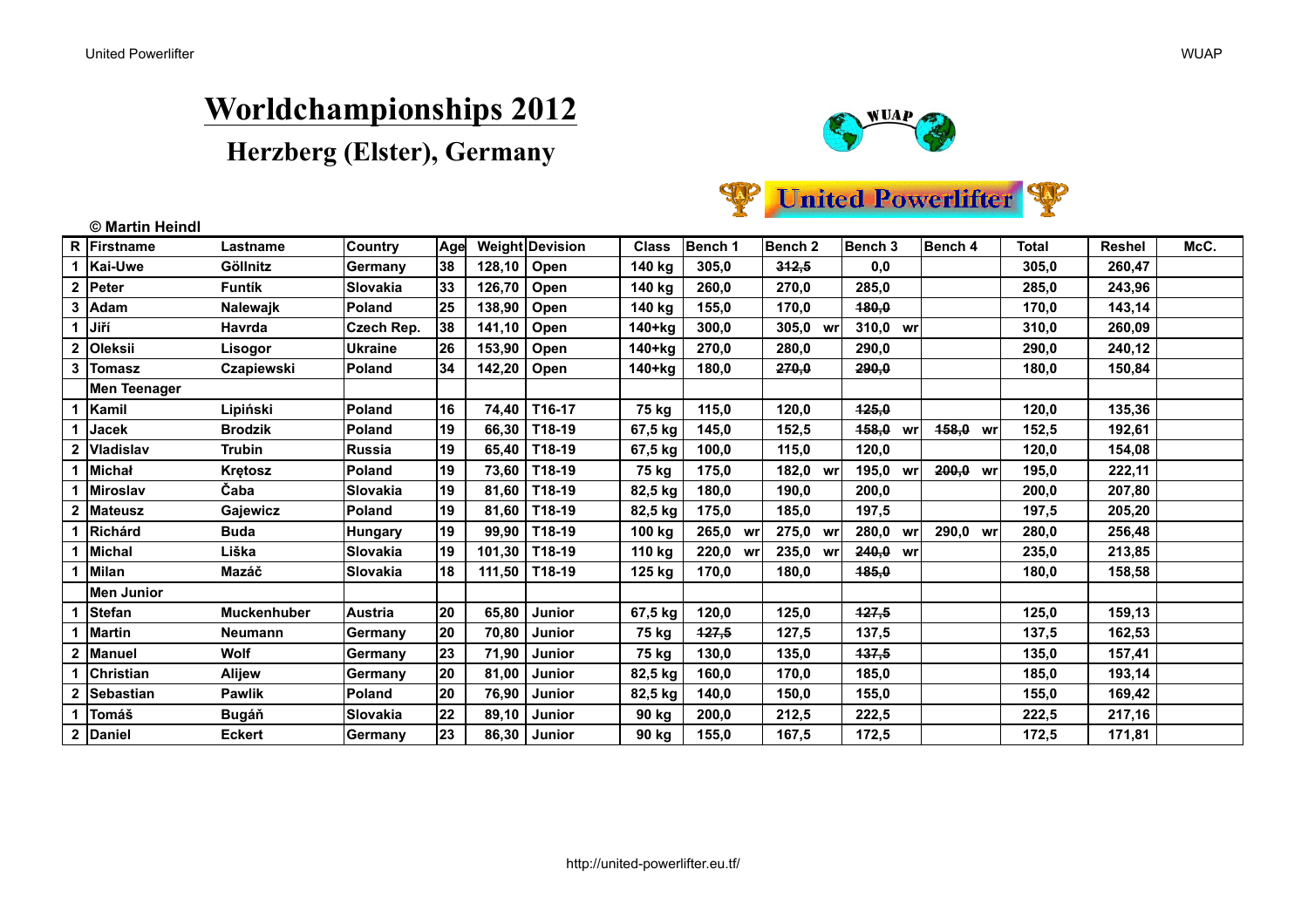# **Worldchampionships 2012**





|                  | © Martin Heindl |                    |                  |     |        |                        |              |          |                    |             |          |              |               |         |
|------------------|-----------------|--------------------|------------------|-----|--------|------------------------|--------------|----------|--------------------|-------------|----------|--------------|---------------|---------|
|                  | R Firstname     | Lastname           | <b>Country</b>   | Age |        | <b>Weight Devision</b> | <b>Class</b> | Bench 1  | Bench 2            | Bench 3     | Bench 4  | <b>Total</b> | <b>Reshel</b> | McC.    |
| 1                | Máté            | Szilágyi           | <b>Hungary</b>   | 21  | 96,80  | Junior                 | 100 kg       | 275,0 wr | $285,0$ wr         | 290,0 wr    |          | 275,0        | 255,20        |         |
| $\mathbf{2}$     | Lars            | Jenjahn            | Germany          | 23  | 99,00  | <b>Junior</b>          | 100 kg       | 165,0    | 172,5              | 182,5       |          | 172,5        | 158,53        |         |
|                  | Benjamin        | Hecht              | Germany          | 22  | 105,20 | Junior                 | 110 kg       | 200,0    | 215,0              | 227,5       |          | 227,5        | 204,30        |         |
| $\boldsymbol{2}$ | Dainis          | <b>Tkačovs</b>     | Latvia           | 21  | 103,80 | Junior                 | 110 kg       | 170,0    | 200.0              | 210,0       |          | 170,0        | 153,34        |         |
|                  | 3 Christopher   | Eibl               | <b>Austria</b>   | 22  | 108,80 | <b>Junior</b>          | 110 kg       | 140,0    | 150,0              | 160,0       |          | 160,0        | 142,08        |         |
|                  | <b>Nico</b>     | <b>Gollnick</b>    | Germany          | 21  | 137,00 | Junior                 | 140 kg       | 215,0    | 227,5 wr           | 232,5 wr    |          | 232,5        | 196,23        |         |
|                  | Men Master      |                    |                  |     |        |                        |              |          |                    |             |          |              |               |         |
|                  | Zbigniew        | Gulajski           | Poland           | 41  | 66,90  | M40-44                 | 67,5 kg      | 150,0    | <b>457,5</b><br>er | 157,5<br>er | 464,0 wr | 157,5        | 197,19        | 198,176 |
|                  | Marián          | Kamenský           | Slovakia         | 40  | 81,60  | M40-44                 | 82,5 kg      | 180,0    | 200,0<br>wr        | $220,0$ wr  |          | 200,0        | 207,80        | 207,800 |
|                  | Jens            | <b>Bollwahn</b>    | Germany          | 41  | 87,80  | M40-44                 | 90 kg        | 190,0    | 205,0              | 220,0       |          | 220,0        | 216,70        | 217,784 |
|                  | Steffen         | <b>Reisbach</b>    | Germany          | 44  | 89,70  | M40-44                 | 90 kg        | 125,0    | 182,5              | 0,0         |          | 182,5        | 177,39        | 185,195 |
| 3                | Valeri          | <b>Trubin</b>      | Russia           | 44  | 86,10  | M40-44                 | 90 kg        | 180,0    | 200,0              | 200,0       |          | 180,0        | 179,64        | 187,544 |
|                  | ∣Imrich         | <b>Klacso</b>      | <b>ISlovakia</b> | 42  | 97,80  | M40-44                 | 100 kg       | 200,0    | 210.0              | 245,0       |          | 210,0        | 194,04        | 196,757 |
|                  | <b>Claudio</b>  | <b>Biderbost</b>   | <b>Swiss</b>     | 44  | 99,70  | M40-44                 | 100 kg       | 207,5    | 245,0              | 245,0       |          | 207,5        | 190,28        | 198,650 |
|                  | Béla            | <b>Kling</b>       | Hungary          | 44  | 109,60 | M40-44                 | 110 kg       | 230,0    | 240,0              | 250,0       |          | 250,0        | 221,50        | 231,246 |
| $\mathbf{2}$     | Joachim         | <b>Krebs</b>       | <b>Austria</b>   | 44  | 102,40 | M40-44                 | 110 kg       | 200,0    | 210,0              | 215,0       |          | 215,0        | 195,22        | 203,810 |
|                  | Ferenc          | <b>Balázs</b>      | <b>Hungary</b>   | 42  | 112,90 | M40-44                 | 125 kg       | 290,0    | 305,0              | 305,0       |          | 305,0        | 267,79        | 271,539 |
|                  | Ladislav        | <b>Maszay</b>      | Slovakia         | 42  | 118,80 | M40-44                 | 125 kg       | 220,0    | 230,0              | 250,0       |          | 230,0        | 199,18        | 201,969 |
|                  | 3   Kai-Uwe     | Werner             | Germany          | 41  | 120,70 | M40-44                 | 125 kg       | 212,5    | 220,0              | 245,0       |          | 220,0        | 189,86        | 190,809 |
|                  | Karel           | Koldovský          | Czech Rep.       | 40  | 125,40 | M40-44                 | 140 kg       | 260,0    | 270,0              | 280,0       |          | 260,0        | 222,82        | 222,820 |
|                  | Hans            | Schuh              | Germany          | 44  | 140,20 | M40-44                 | $140+kg$     | 200,0    | 215,0              | 220,0       |          | 220,0        | 184,80        | 192,931 |
|                  | Rupert          | <b>Wick</b>        | Germany          | 46  | 57,20  | M45-49                 | 60 kg        | 145,0    | 155,0              | 464,0 wr    |          | 155,0        | 239,17        | 257,820 |
|                  | lPeter          | Wissel             | Germany          | 47  | 74,50  | M45-49                 | 75 kg        | 130,0    | 130.0              | 130,0       |          | 0,0          |               |         |
|                  | Frank           | Hennig             | Germany          | 48  | 79,80  | M45-49                 | 82,5 kg      | 140,0    | 450,0              | 150,0       |          | 150,0        | 158,55        | 176,625 |
| $\mathbf{2}$     | <b>Michael</b>  | Gust               | Germany          | 48  | 81,80  | M45-49                 | 82,5 kg      | 90,0     | 100,0              | 102,5       |          | 102,5        | 106,19        | 118,296 |
| 1                | <b>Olegs</b>    | <b>Illarionovs</b> | Latvia           | 46  | 88,80  | M45-49                 | 90 kg        | 170,0    | 215,0 wr           | $247,5$ wr  | 217,5 wr | 215,0        | 210,27        | 226,671 |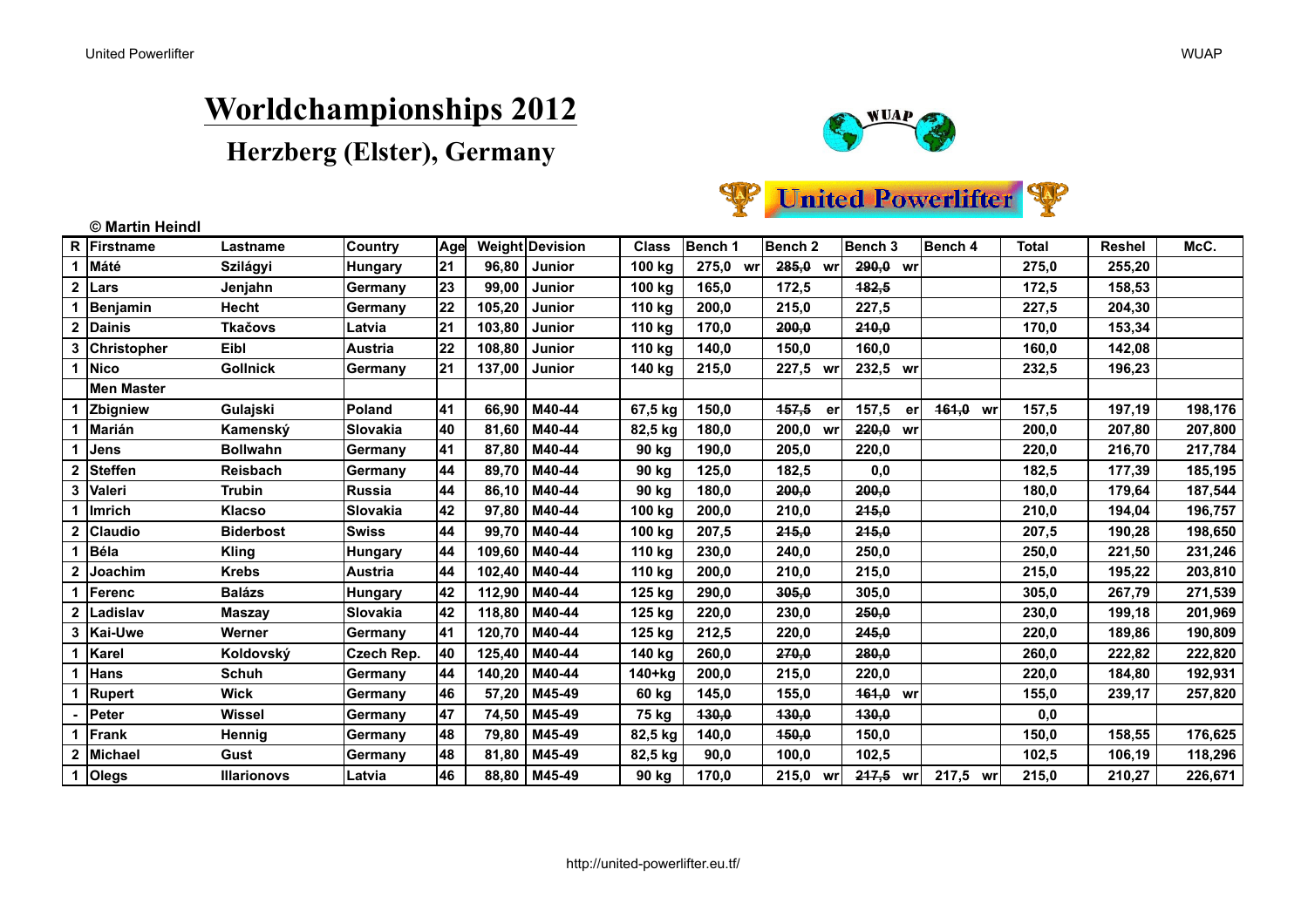### **Worldchampionships 2012**





|              | © Martin Heindl |                    |                  |     |        |                        |              |             |             |                    |          |              |               |         |
|--------------|-----------------|--------------------|------------------|-----|--------|------------------------|--------------|-------------|-------------|--------------------|----------|--------------|---------------|---------|
|              | R Firstname     | Lastname           | Country          | Age |        | <b>Weight Devision</b> | <b>Class</b> | Bench 1     | Bench 2     | Bench <sub>3</sub> | Bench 4  | <b>Total</b> | <b>Reshel</b> | McC.    |
| 1            | <b>Vincent</b>  | Kondákor           | <b>Slovakia</b>  | 48  | 98,70  | M45-49                 | 100 kg       | 230,0       | 245,0       | 260,0<br>er        |          | 245,0        | 225,65        | 251,369 |
| $\mathbf{2}$ | Axel            | Gent               | Germany          | 49  | 92,00  | M45-49                 | 100 kg       | 195.0       | 205.0       | 205.0              |          | 205.0        | 195,57        | 221,385 |
| 3            | René            | Kühnl              | Germany          | 47  | 95,40  | M45-49                 | 100 kg       | 155,0       | 180,0       | 190,0              |          | 190,0        | 177,65        | 194,704 |
| 1            | Karl            | <b>Schrabauer</b>  | <b>Austria</b>   | 45  | 108,40 | M45-49                 | 110 kg       | 185,0       | 205,0       | 245,0              |          | 205,0        | 182,25        | 193,180 |
| $\mathbf{2}$ | Karol           | Repiský            | <b>Slovakia</b>  | 48  | 106,50 | M45-49                 | 110 kg       | 185.0       | 185,0       | 185,0              |          | 185,0        | 165,39        | 184,244 |
|              | <b>Didier</b>   | <b>Michelon</b>    | France           | 48  | 113,80 | M45-49                 | 125 kg       | 317,5       | 0,0         | 0,0                |          | 317,5        | 277,81        | 309,483 |
| $\mathbf{2}$ | Peter           | <b>Ihlenfeld</b>   | Germany          | 49  | 118,90 | M45-49                 | 125 kg       | 210,0       | 217,5       | 222,5              |          | 217,5        | 188,36        | 213,218 |
|              | Hubert          | <b>Dörer</b>       | <b>Austria</b>   | 46  | 153,10 | M45-49                 | $140+kg$     | 160,0<br>er | 200,0<br>er | 210,0<br>er        |          | 210,0        | 173,88        | 187,443 |
|              | Jürgen          | <b>Dziergwa</b>    | Germany          | 54  | 67,30  | M50-54                 | 67,5 kg      | 127,5       | 132,5       | 437,5 wr           |          | 132,5        | 164,57        | 202,086 |
| 1            | Heinz           | <b>Schmiedeck</b>  | Germany          | 51  | 81,70  | M50-54                 | 82,5 kg      | 160,0       | 170,0       | 175,0              |          | 170,0        | 176,63        | 206,304 |
| $\mathbf 2$  | Uwe             | <b>Reinhardt</b>   | Germany          | 52  | 79,20  | M50-54                 | 82,5 kg      | 137,5       | 145,0       | 450,0              |          | 145,0        | 154,57        | 183,475 |
| 1            | Jan             | Graczyk            | Poland           | 50  | 85,40  | M50-54                 | 90 kg        | 150.0       | 485,0       | 185,0              |          | 185,0        | 185,74        | 213,601 |
| $\mathbf{2}$ | Arnd            | Kuhnert            | Germany          | 54  | 87,90  | M50-54                 | 90 kg        | 142,5       | 155,0       | 155,0              |          | 155,0        | 152,68        | 187,485 |
| 1            | Joachim         | Zeder              | Germany          | 50  | 98,10  | M50-54                 | 100 kg       | 190,0       | 200,0       | 205,0              |          | 205,0        | 189,22        | 217,597 |
| 1            | Peter           | Klimo              | <b>ISlovakia</b> | 51  | 106,80 | M50-54                 | 110 kg       | 200,0       | 210,0       | 247,5              |          | 210,0        | 187,53        | 219,035 |
| $\mathbf 2$  | Rüdiger         | <b>Stach</b>       | Germany          | 54  | 105,00 | M50-54                 | 110 kg       | 165,0       | 470,0       | 170,0              |          | 170,0        | 152,66        | 187,466 |
| 3            | Wojciech        | <b>Bonechovski</b> | Poland           | 54  | 106,20 | M50-54                 | 110 kg       | 140.0       | 450.0       | 160.0              |          | 140.0        | 125.30        | 153,868 |
| 1            | Frank           | <b>Hurraß</b>      | Germany          | 51  | 125,00 | M50-54                 | 125 kg       | 187,5       | 200,0       | 205,0              |          | 205,0        | 175,89        | 205,440 |
| $\mathbf 2$  | Krystian        | <b>Slosarek</b>    | Germany          | 54  | 112,60 | M50-54                 | 125 kg       | 185,0       | 202,5       | 202,5              |          | 202,5        | 177,80        | 218,332 |
| 3            | <b>Michael</b>  | Schäfer            | Germany          | 50  | 114,20 | M50-54                 | 125 kg       | 175,0       | 185,0       | 187,5              |          | 187,5        | 164,06        | 188,672 |
| 4            | Friedhelm       | <b>Mandel</b>      | Germany          | 51  | 115,50 | M50-54                 | 125 kg       | 150,0       | 165,0       | 170,0              |          | 170,0        | 148,24        | 173,144 |
| 1            | <b>Mario</b>    | <b>Böttcher</b>    | Germany          | 52  | 136,20 | M50-54                 | 140 kg       | 202,5       | 212,5       | 217,5              |          | 217,5        | 183,79        | 218,156 |
| $\mathbf{2}$ | Dariusz         | <b>Bojarczuk</b>   | Poland           | 50  | 133,40 | M50-54                 | 140 kg       | 200,0       | 210,0       | 215,0              |          | 215,0        | 182,32        | 209,668 |
| $\mathbf{3}$ | Lutz            | <b>Dürre</b>       | Germany          | 52  | 131,60 | M50-54                 | 140 kg       | 207,5       | 242,5       | 247,5              |          | 207,5        | 176,38        | 209,357 |
| 1            | Peter           | <b>Mihaly</b>      | <b>ISlovakia</b> | 54  | 146,20 | M50-54                 | $140+kg$     | 210,0       | 250,0<br>wr | $0,0$ wr           |          | 210,0        | 175,14        | 215,072 |
| 1            | Kurt            | Rooch              | Germany          | 55  | 67,20  | M55-59                 | 67,5 kg      | 117,5 wr    | 125,0<br>wr | 135,0<br>wr        | 140,0 wr | 135,0        | 168,21        | 210,263 |
| $\mathbf{2}$ | Antoni          | Kaliński           | <b>Poland</b>    | 58  | 65,70  | M55-59                 | 67,5 kg      | 116,0 wr    | 122,5<br>wr | 430,0 wr           |          | 122,5        | 156,68        | 207,128 |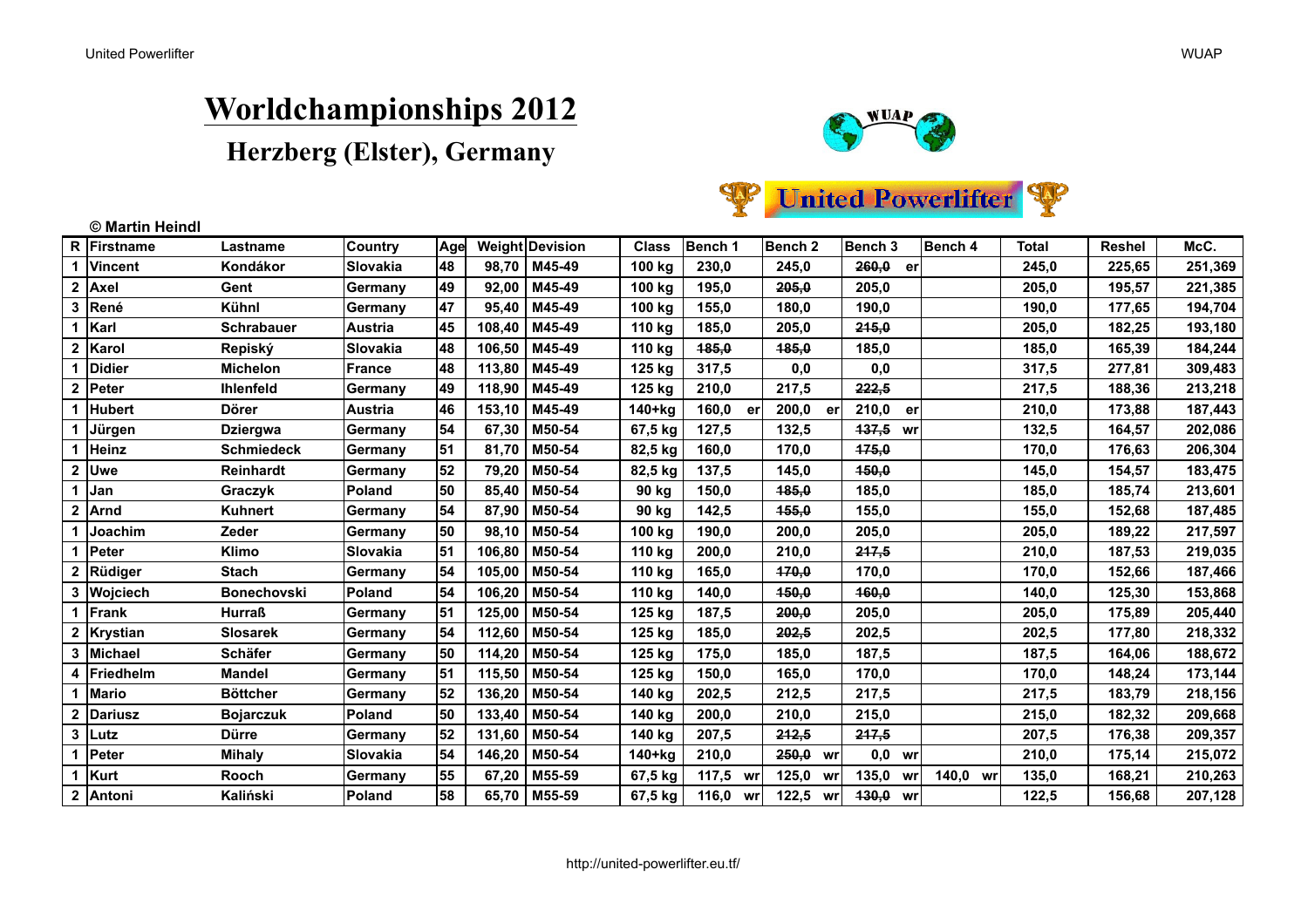### **Worldchampionships 2012**





| R            | Firstname      | Lastname         | Country       | Age |        | Weight Devision  | <b>Class</b> | Bench 1 | Bench <sub>2</sub> | Bench <sub>3</sub> | Bench 4     | <b>Total</b> | <b>Reshel</b> | McC.    |
|--------------|----------------|------------------|---------------|-----|--------|------------------|--------------|---------|--------------------|--------------------|-------------|--------------|---------------|---------|
|              | Hans-Jürgen    | Kaule            | Germany       | 58  | 74,00  | M55-59           | 75 kg        | 150,0   | 155,0              | 160,0              | 161,0 wr    | 160.0        | 181,12        | 239,441 |
| $\mathbf{2}$ | Jānis          | Lasmanis         | Latvia        | 57  | 73,90  | M55-59           | 75 kg        | 125,0   | 130,0              | 140,0              |             | 140,0        | 159,04        | 206,275 |
| 3            | Jozef          | Gabrhel          | Slovakia      | 56  | 74,20  | M55-59           | 75 kg        | 105,0   | 120,0              | 127,5              |             | 127,5        | 144,33        | 183,732 |
|              | Thomas         | Wagner           | ∣Germany      | 56  | 81.90  | M55-59           | 82,5 kg      | 112,5   | 117,5              | 122,5              |             | 122,5        | 126,91        | 161,556 |
| 2            | Ireneusz       | Czupryn          | <b>Poland</b> | 56  | 82,50  | M55-59           | 82,5 kg      | 95,0    | 117,5              | 420,0              |             | 117,5        | 120,91        | 153,915 |
| 3            | <b>Bernard</b> | Hojka            | <b>Poland</b> | 59  | 78,00  | M55-59           | 82,5 kg      | 100,0   | <b>135,0</b>       | 435,0              |             | 100,0        | 107,80        | 145,530 |
|              | Franciszek     | <b>Szabluk</b>   | <b>Poland</b> | 56  | 89.80  | M55-59           | 90 kg        | 190,0   | 190,0              | 200,0              |             | 190,0        | 184,30        | 234,614 |
| $\mathbf{2}$ | <b>Uwe</b>     | <b>Schwaier</b>  | Germany       | 55  | 90,00  | M55-59           | 90 kg        | 160,0   | 470,0              | 470.0              |             | 160.0        | 155,04        | 193,800 |
| 3            | Krzysztof      | Kozłodziel       | <b>Poland</b> | 58  | 87,30  | M55-59           | 90 kg        | 140,0   | 140,0              | 465,0              |             | 140,0        | 138,32        | 182,859 |
|              | Wiesław        | Wrŏbel           | <b>Poland</b> | 55  | 94,60  | M55-59           | 100 kg       | 170,0   | 180,0              | 485,0              |             | 180,0        | 169,02        | 211,275 |
|              | Stanisław      | Kozeko           | <b>Poland</b> | 55  | 101,40 | M55-59           | 110 kg       | 170,0   | 175,0              | 485,0              |             | 175,0        | 159,25        | 199,063 |
| $\mathbf{2}$ | ∣Jaroslav      | Wožniak          | Czech Rep.    | 57  | 109,70 | M55-59           | 110 kg       | 160,0   | 470,0              | 170,0              |             | 170,0        | 150,62        | 195,354 |
| 3            | ∣Karel         | Leibl            | Czech Rep.    | 57  | 105,70 | M55-59           | 110 kg       | 140,0   | 150,0              | 460,0              |             | 150,0        | 134,55        | 174,511 |
|              | Klaus          | Grosser          | Germany       | 57  | 116,00 | M55-59           | 125 kg       | 180,0   | 187,5              | 195,0              |             | 195,0        | 169,85        | 220,289 |
|              | Wojciech       | Nitecki          | <b>Poland</b> | 57  | 111,30 | M55-59           | 125 kg       | 140,0   | 150,0              | 155,0              |             | 155,0        | 136,56        | 177,112 |
|              | Karl-Heinz     | May              | Germany       | 59  | 129,20 | M55-59           | 140 kg       | 180,0   | 195,0              | 202,5              | 212,5<br>wr | 202,5        | 172,73        | 233,189 |
|              | ∣Lothar K.     | Winter           | Germany       | 62  | 62,90  | M60-64           | 67,5 kg      | 87,5    | 92,5               | 92,5               |             | 92,5         | 124,23        | 178,888 |
|              | ∣Gerd          | Müller           | Germany       | 60  | 81.00  | M60-64           | 82,5 kg      | 120,0   | 130,0              | 135,0              |             | 135,0        | 140,94        | 194,497 |
|              | Wolfgang       | Loof             | Germany       | 64  | 90,00  | M60-64           | 90 kg        | 135,0   | 145,0              | 455,0              |             | 145,0        | 140,51        | 210,898 |
|              | Hans-Jürgen    | <b>Borkowski</b> | Germany       | 62  | 94,00  | M60-64           | 100 kg       | 150,0   | 175,0              | 485,0              |             | 175,0        | 164,85        | 237,384 |
| $\mathbf{2}$ | Armin          | <b>Bunzel</b>    | Germany       | 60  | 97.10  | M60-64           | 100 kg       | 125,0   | 155,0              | 155,0              |             | 155,0        | 143,69        | 198,285 |
|              | Ulrich         | Vetter           | Germany       | 60  | 105.30 | M60-64           | 110 kg       | 180,0   | 192,5<br>wrl       | 200,0 wr           | 205,0<br>wr | 200,0        | 179,60        | 247,848 |
|              | Simon          | Reitzle          | Germany       | 63  | 112,00 | M60-64           | 125 kg       | 180,0   | 180,0              | 0,0                |             | 180,0        | 158,22        | 232,583 |
|              | Jozef          | Péter            | Slovakia      | 61  | 131,90 | M60-64           | 140 kg       | 180,0   | 190,0              | 202,5 wr           |             | 202,5        | 171,92        | 242,411 |
|              | Reinhold       | Sack             | Germany       | 66  | 74,50  | M65-69           | 75 kg        | 145,0   | 152,5              | 457,5              |             | 152,5        | 171,41        | 268,257 |
|              | Harald         | Peschl           | Germany       | 66  | 81,00  | M65-69           | 82,5 kg      | 135,0   | 142,5              | 0,0                |             | 142,5        | 148,77        | 232,825 |
|              | <b>Werner</b>  | <b>Paschke</b>   | Germany       | 66  | 86,10  | M65-69           | 90 kg        | 110,0   | 120,0              | 130,0              |             | 130,0        | 129,74        | 203,043 |
| 1            | Frieder        | Hachenberger     | Germany       | 69  |        | $97,50$   M65-69 | 100 kg       | 150,0   | 155,0              | 160,0              |             | 160,0        | 148.00        | 246,272 |